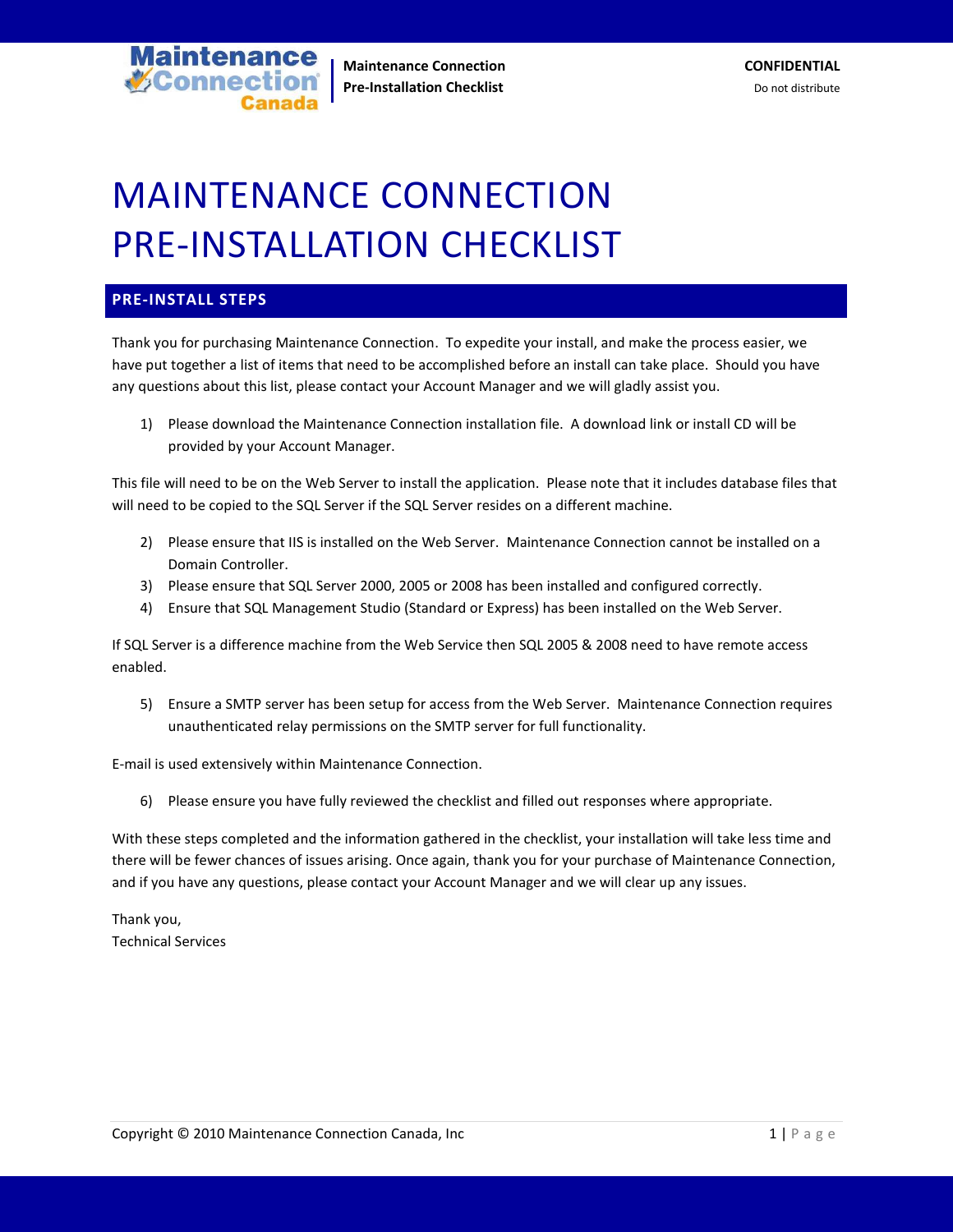

## **TECHNICAL REQUIREMENTS**

This is a list of technical requirements and changes that need to be performed by the technical services department prior to Maintenance Connection being installed. These are in addition to the steps listed above as these are specific settings or security configurations that may not be typical.

- 1) SQL Server must be installed with the default English sort orders. This is known as Case Insensitive and Accent Sensitive. If these settings are not enabled when installing SQL Server (for instance if the SQL Server is used for a financial system) it will cause Maintenance Connection to fail to work properly.
- 2) Create a SQL Server User (also known as Login) called "mczar". The password for mczar must be "mczar". If security is an issue this can be configured differently but may cause occasional issues.
- 3) Ensure that SQL Server has been setup in Mixed Mode. Maintenance Connection accesses SQL Server through a user called mczar.
- 4) The Web Server cannot serve a dual purpose as a Domain Server. Maintenance Connection will not work in that instance.
- 5) If a 64bit Operating System is installed, IIS must be set to 32bit compatibility mode. In IIS 6, this must be set on the IIS Metabase (full server affected). In IIS 7+ this can be set on the Application Pool (only affects applications in that application pool).
- 6) A local user account (domain account also acceptable) must be created to enable Maintenance Connection to access and created files on the local drive. This account needs local logon permissions and will be assigned read/write permissions on the Maintenance Connection install directories. The password must be setup to not change or expire, also do not use a standard network account like Administrator since the password must be stored by MC in order to login.
- 7) If the only available SMTP server requires authentication to send e-mails then Maintenance Connection will be unable to send e-mail. Setup a SMTP virtual server on the Web Server and configure it to relay to the primary SMTP server with authentication. Then configure the SMTP virtual server to allow unauthenticated relay from 127.0.0.1.
- 8) Ensure that any corporate firewall or ISA server has been setup to allow communication between the Web Server and the SQL Server (if different machines).
- 9) Ensure that any corporate firewall or ISA server has been setup to allow communication from client machines to the Web Server on port 80 and port 443 (if using SSL).